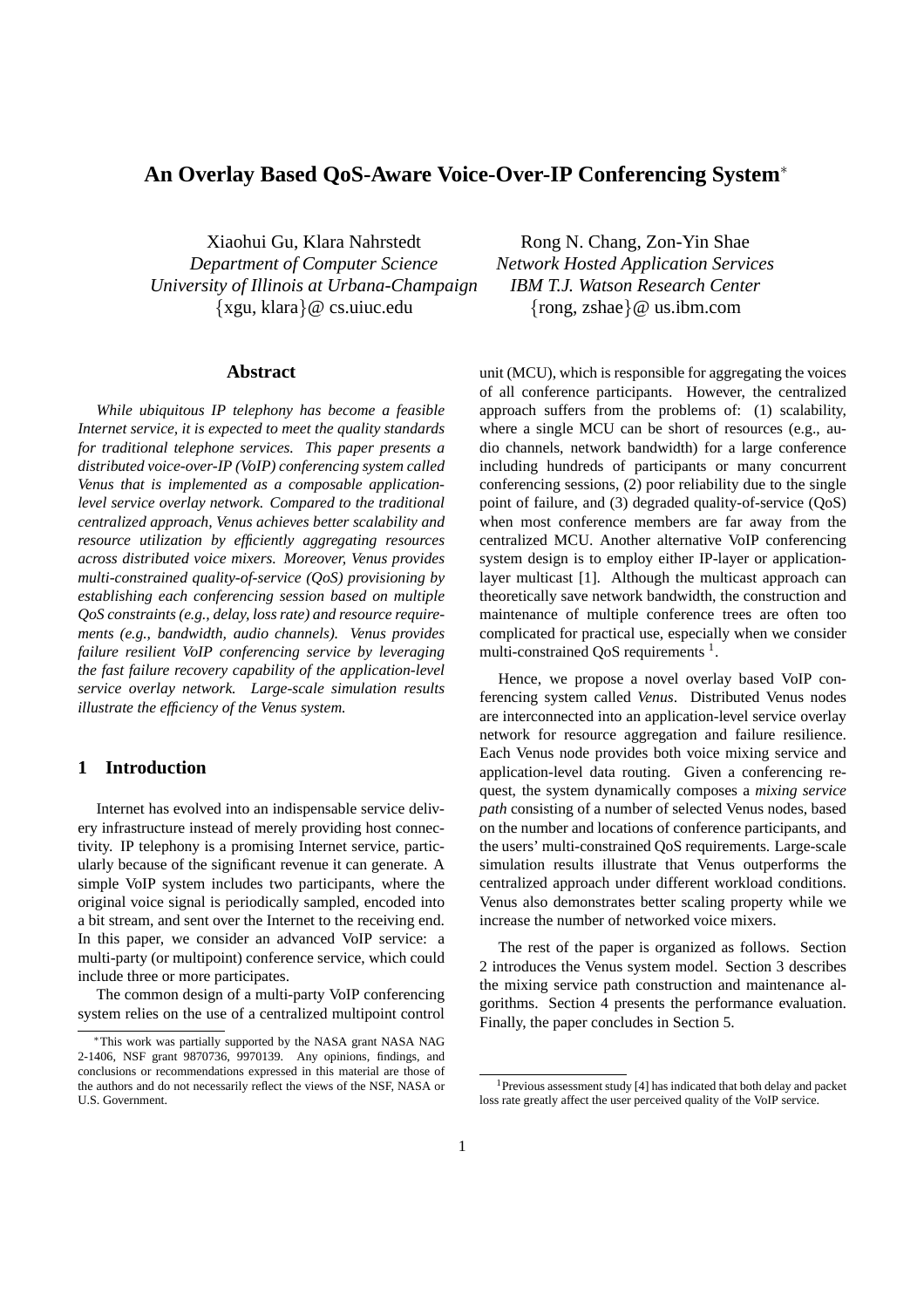

**Figure 1. A mixing service overlay network.**

### **2 VoIP Conferencing System Model**

We now introduce the Venus system model that consists of (1) mixing service overlay network, (2) mixing service component, (3) mixing service path, and (4) conferencing service model.

**Mixing service overlay network.** The mixing service overlay network (MSON) forms the Venus system's communication substrate, illustrated by Figure 1. Each overlay node called *mixer* can provide voice mixing as well as application-level data routing. For example, in Figure 1, mixers  $v_2$  and  $v_5$  provide voice mixing while  $v_4$  provides application-level relaying between  $v_2$  and  $v_5$ . A mixer can be a third-party node, which provides a service level agreement (SLA) specifying the mixing services' resource capacity (e.g., audio channels) and QoS properties (e.g., service time). For QoS management, we introduce *portals* deployed at edge networks, and *service monitors* co-located with the mixers. The portals, such as  $P_1$  and  $P_2$  in Figure 1, are the service access points for the conferencing clients, which collectively define the QoS assurance boundary of the Venus system. Service monitors measure the *local* resource and QoS states and report the state information to all portals. Thus, each portal can construct a global view of the MSON in terms of resource and QoS states.

**Mixing service component.** Each mixing service component takes  $k$  input voice signals and generates  $k$  different aggregated signals, which is illustrated by Figure 2 (a). For example, if the mixing service component has three inputs  $c_1$ ,  $c_2$ , and  $c_3$ , then it generates three outputs  $c_2 + c_3$ ,  $c_1 + c_3$ , and  $c_1 + c_2$ , which are sent back to  $c_1$ ,  $c_2$ , and  $c_3$ , respectively. Each mixer can instantiate multiple mixing service components under the constraint of its resource capacity. For example, if the mixer has 20 channels and each mixing service component needs 5 channels, then it can instantiate at most 4 mixing service components.

**Mixing service path.** We can compose a set of mixing service components into a mixing service path<sup>2</sup>, which is



**Figure 2. Mixing service component and mixing service path.**

illustrated by Figure 2 (b). Although the mixing service components on the mixing service path provide the same functionality, they are different in terms of the voice content. For example, in Figure 2 (b),  $M_1$ ,  $M_2$ , and  $M_3$  have the mixed voice of  $c_1+c_2$ ,  $c_3+c_4$ , and  $c_5+c_6$ , respectively. To allow each participant to hear the speeches of all other members, we must further compose the three mixing service components. We can prove that each client connected to the mixing service path receives a mixed voices of all other conference members by using the induction proof on the length of the path. Due to the space limitation, we omit the proof details here.

**Conferencing service model.** Each participant in a conferencing session is notified in advance with a unique conference identifier. For simplicity, we assume that all conference members of a specific conference session contact the Venus system at the same time via the portals using the conference identifier. We define the *source portal* as the portal to which the conference initiator is connected, which is responsible for composing the best mixing service path used by the conference session. The QoS metric of the conference session is defined based upon the quality measures of the mixing service path between two end portals (e.g.,  $P_1$  and  $P_3$  in Figure 2 (b)). The rationale of the definition is that the portal-to-portal QoS is within the controllable range of the Venus system, which essentially decides the QoS perceived by conference clients. The mixing service path will be torn down at the end of the conferencing session.

## **3 VoIP Conferencing System Design**

In this section, we present the design details of the Venus system. We first describe the QoS-aware mixing service path composition followed by the runtime mixing service path maintenance.

<sup>2</sup>We are aware that mixing service components can be composed into other topologies such as trees, which however requires more complicated

construction and maintenance algorithms as well as extra resources for multi-level mixing. Thus, we only consider the case of composing mixing service path in this paper.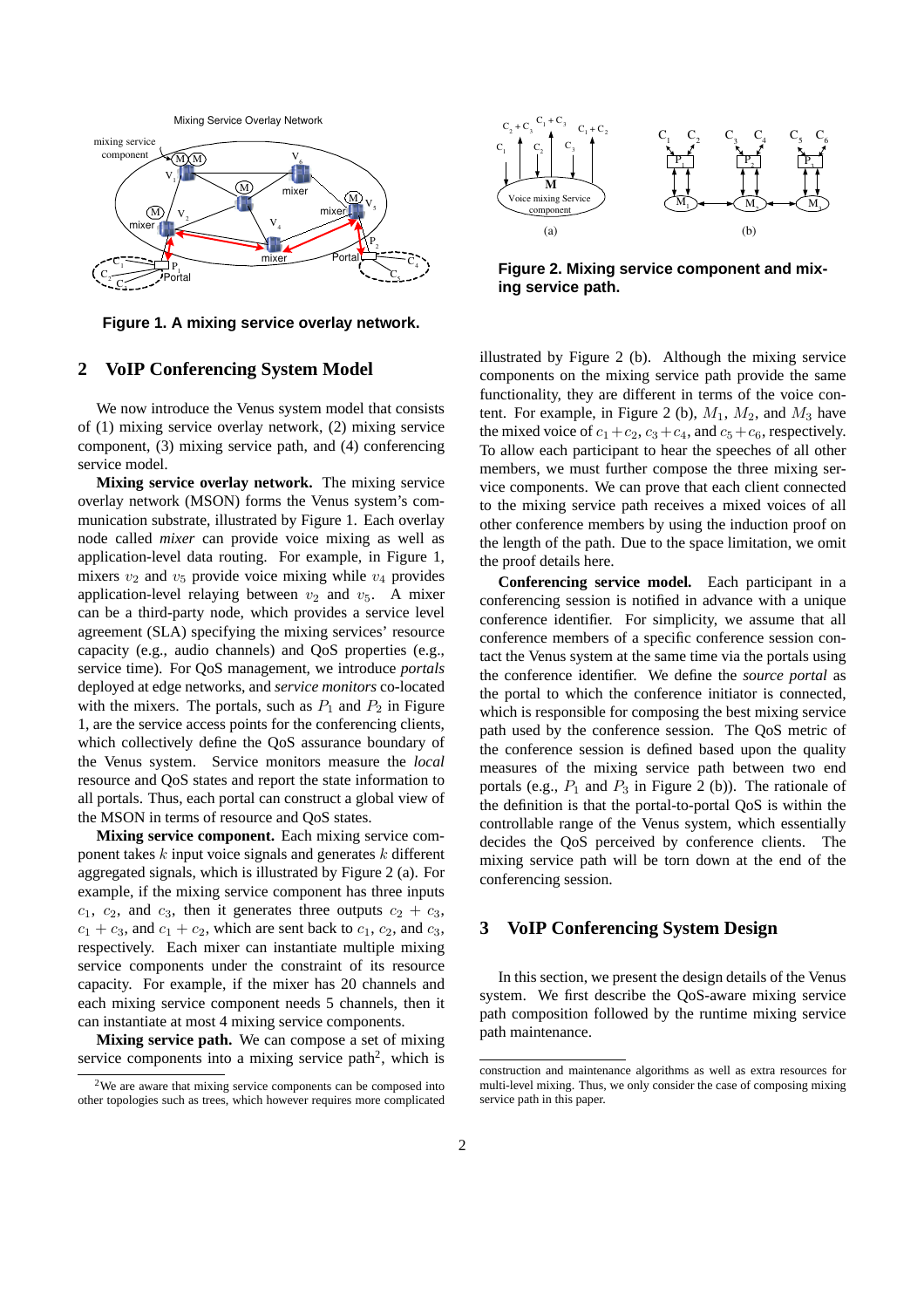

**Figure 3. Illustration of mixing service path composition.**

#### **3.1 Mixing Service Path Composition**

Each Venus client participates in a VoIP conference session through a Venus portal. For example, in Figure 3, clients  $c_1$  and  $c_2$  connect to the portal  $P_1$ ; clients  $c_3$  and  $c_4$  connect to the portal  $P_2$ ; and clients  $c_5$  and  $c_6$  connect to the portal  $P_3$ . Then, each portal  $P_i$  selects a number of candidate mixers for mixing voices of each client group. The candidate mixers can be selected based on a combined distance metric considering available audio channels of the mixers, network delay and loss rate from the portal to the candidate mixers. The number of candidate mixers is a configurable system parameter. For example, in Figure 3, we select three candidate mixers for each client group. Our simulation study indicates that a small number of candidate mixers (i.e., 10 mixers) can suffice the QoS provisioning goal.

Next, we need to select among candidate mixers and compose them into a mixing service path that can mix the voices of all conference participants. We formulate the problem of mixing service path composition as a multiconstrained optimal path finding problem, namely finding the best mixing service path that achieves optimal load balancing subject to the multi-constrained QoS requirements (e.g., delay and loss rate). In [2], we have proven that the above problem is NP-complete and provided a modified Dijkstra algorithm for the problem, which can achieve near-optimal performance. The key idea is to introduce an adaptive aggregated cost metric that considers multiple factors including multiple QoS metrics and load balancing objective. To satisfy multiple QoS constraints, we modify the Dijkstra algorithm by adaptively adjusting the importance weights of different factors in the aggregated cost metric based on their constraint pressures. More details of the algorithm can be found in [2].

An interesting property of composing a mixing service path is that the mixing service path can be any permutation of the selected mixing service components. For example, in Figure 3, the final mixing service path can be either

 $M_{12} \leftrightarrow M_{22} \leftrightarrow M_{31}$  or  $M_{12} \leftrightarrow M_{31} \leftrightarrow M_{22}$ . Thus, we consider all permutations of the mixing service path to further improve the QoS provisioning of the composed conferencing service. We formalize the above problem into a travelling salesman problem (TSP), which is to find a cheapest way of starting from the source portal, visiting all the selected mixers and returning to the source portal $3$ . Since the TSP is also NP-complete, Venus uses a heuristic algorithm for finding the best mixing service path from all permutations.

After deciding the mixing service path, Venus instantiates a voice mixing service component for each client group on the selected mixer. Then, Venus sets up the conferencing session and notifies all conference members that the conferencing service is ready for use.

#### **3.2 Mixing Service Path Maintenance**

During runtime, the conferencing service can experience significant QoS violations or service outages due to the failures of IP-layer network links or mixers. To achieve robust VoIP conferencing service, Venus provides runtime failure detection and recovery mechanisms to maintain the availability and QoS of all active conferencing session. The source portal of a VoIP conferencing session is responsible for monitoring and maintaining the liveness and QoS of the mixing service path for each conferencing session. The failure recovery is performed at multiple layers. First, Venus relies on the overlay data routing to recover the service outage or performance failures of IP-layer network links [3]. For example, in Figure 3, if the overlay path from  $M_{12}$  to  $M_{22}$  is broken, the overlay data routing layer will dynamically find an alternative overlay path from  $M_{12}$  to  $M_{22}$ . However, overlay data re-routing cannot recover the failures of the mixers on the mixing service path (e.g.,  $M_{12}$ ) becomes unavailable). Under that circumstance, the source portal dynamically re-composes a new mixing service path to recover the failures. To achieve fast failure recovery, we consider a localized path repair algorithm [2], which finds a new qualified mixing service path that does not include the broken mixers but has the largest overlap with the old mixing service path (i.e. the largest number of common mixers with the old mixing service path). For example, if  $M_{12}$  in Figure 3 fails, then we can recover the conferencing session by using an alternative suboptimal path  $M_{11} \leftrightarrow$  $M_{21} \leftrightarrow M_{32}.$ 

### **4 Performance Evaluation**

We evaluate performance of Venus using large-scale simulations. We first use a degree-based Internet topology

 $3$ The cost of the edge back to the source portal is set as 0 since it is not included in the mixing service path.